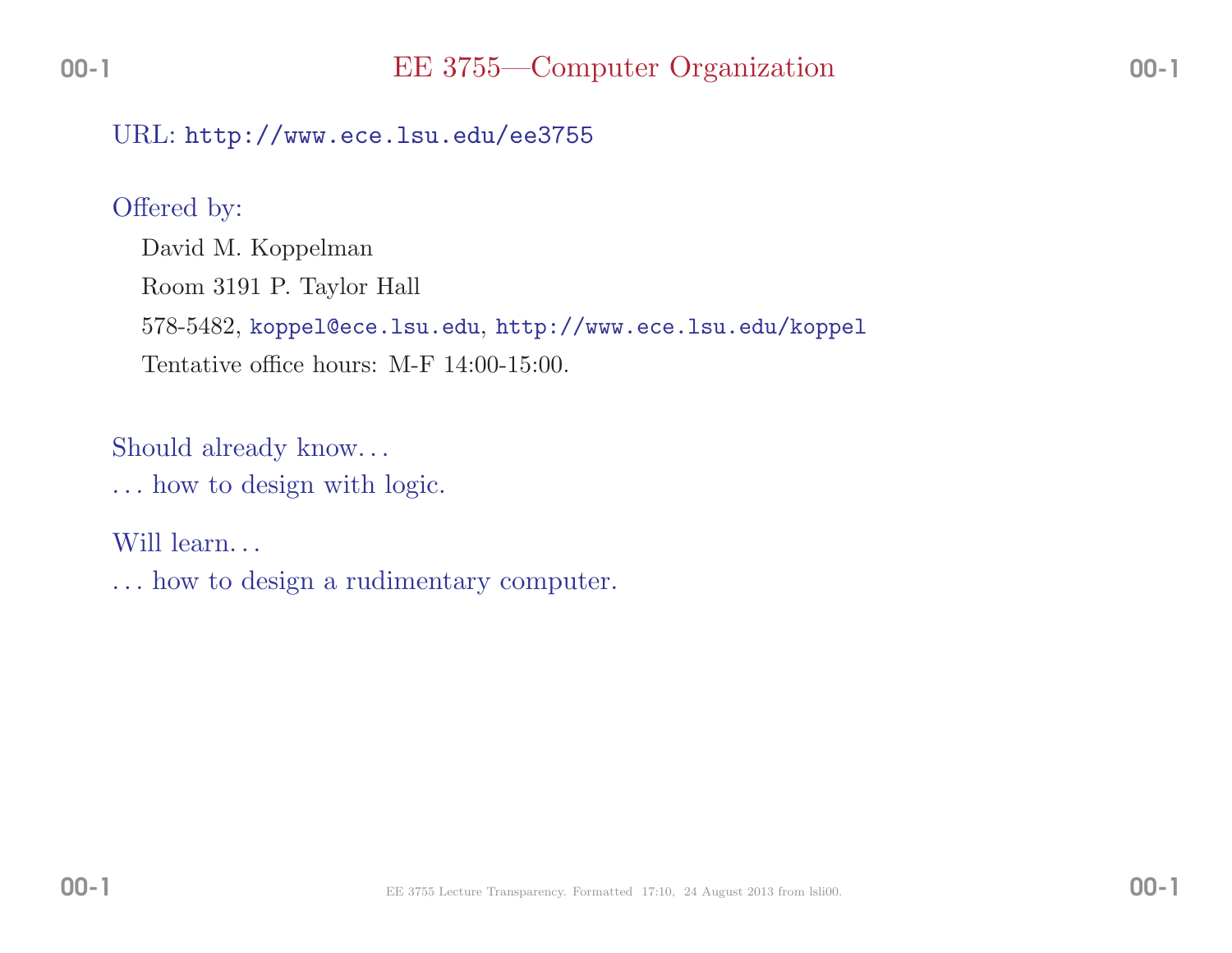# **Prerequisites**

## Prerequisite by Course

EE <sup>2740</sup> (Digital Logic) or equivalent.

## Prerequisite by Topic

Logic design.

Binary number representation and arithmetic.

Programming of some kind.

00-2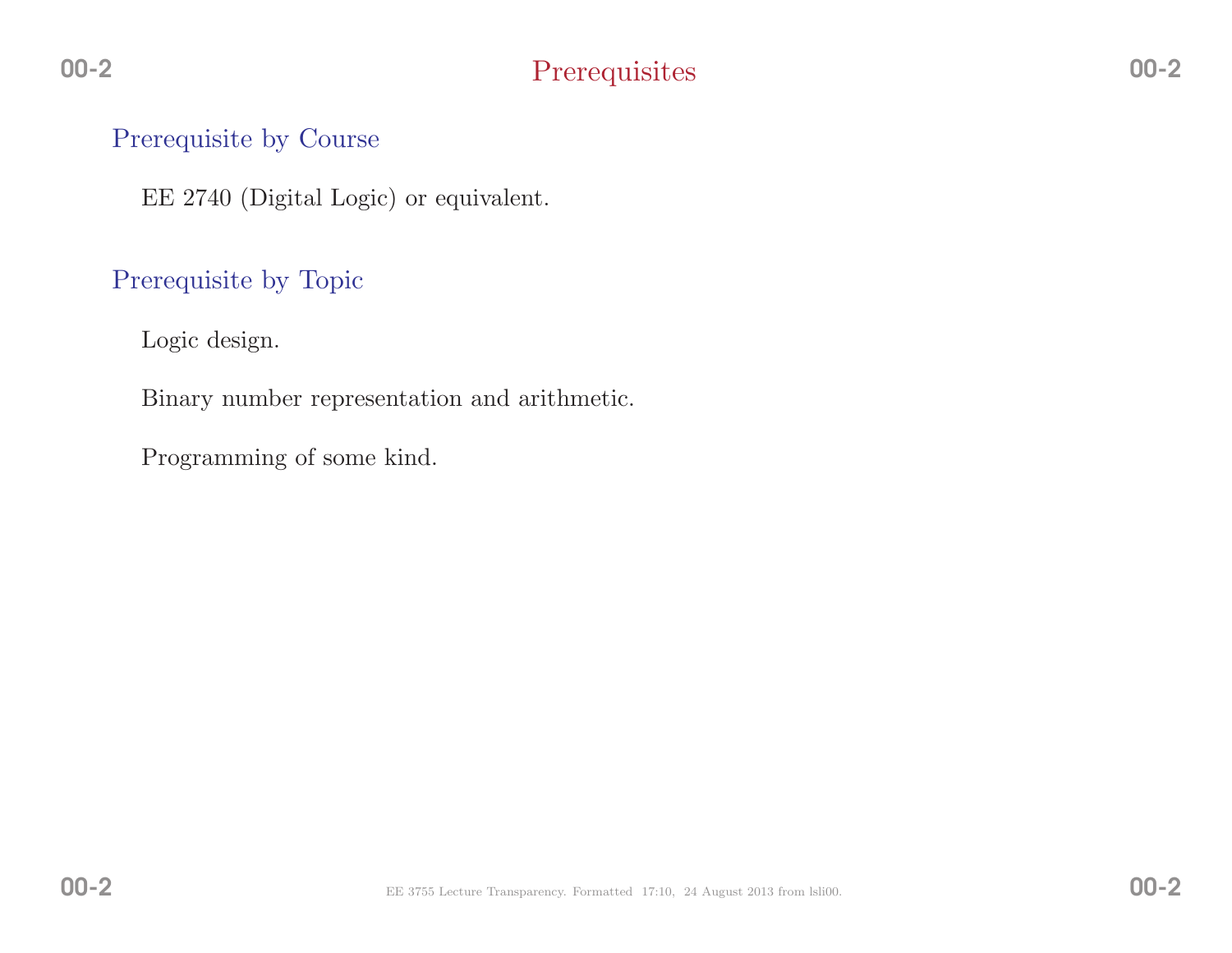# Texts

# Computer Organization Text

"Computer organization & design," David A. Patterson & John L. Hennessy (Required).

## Verilog Texts

(Optional) Brown & Vranesic, "Fundamentals of Digital Logic with Verilog Design." (Thetext used in EE 2720, 2730, and 2740.)

(Optional) Ciletti, "Advanced Digital Design with the Verilog HDL." Only buy this if youare rich or if you want to learn Verilog very well.

Daniel C. Hyde, "Bucknell Handbook on Verilog HDL." Free, linked to Web site.

Software manuals, Linked to Web site.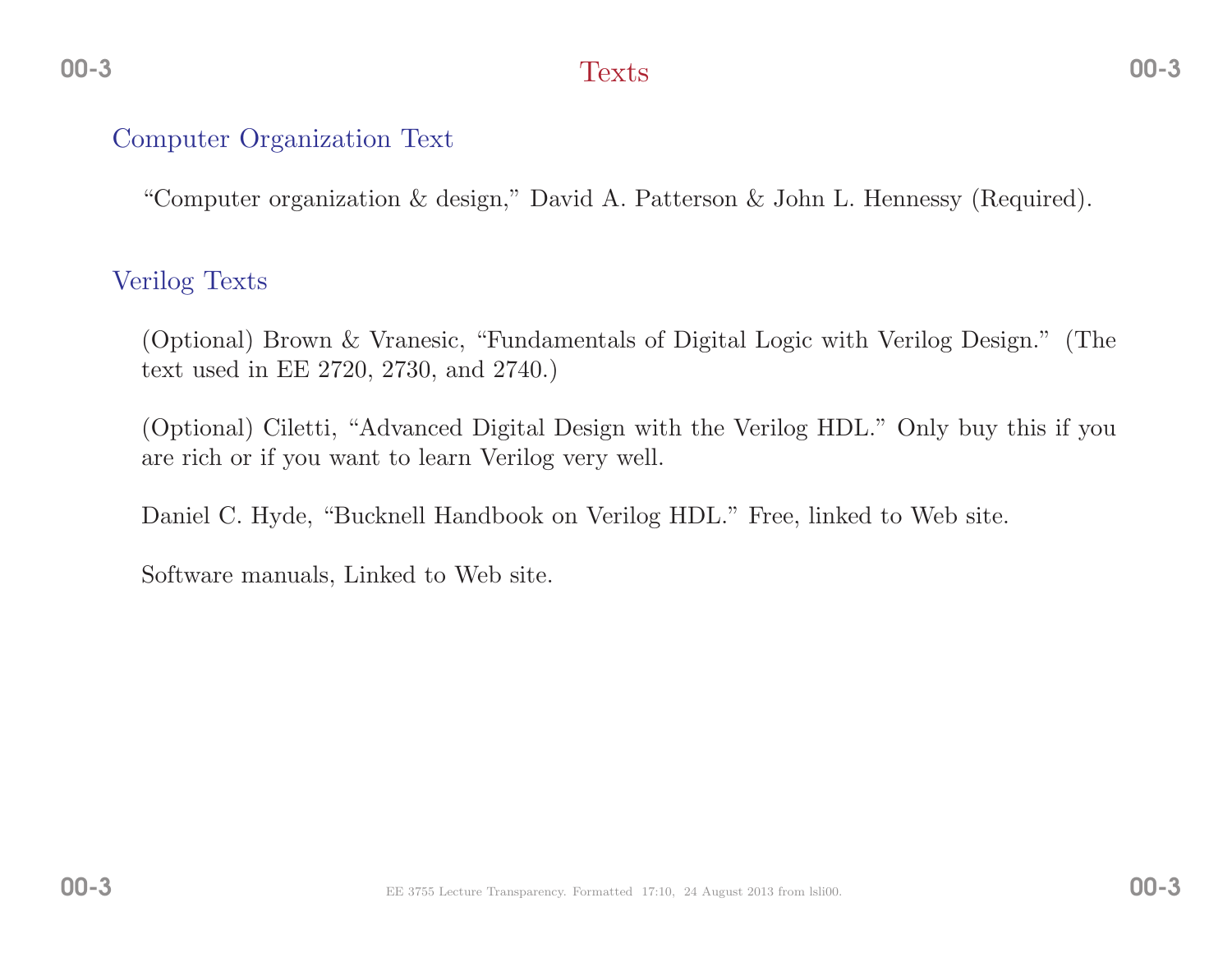# Graded Material

40% Midterm Exam

 $40\%$  Final Exam

20% Homework

Lowest homework grade dropped.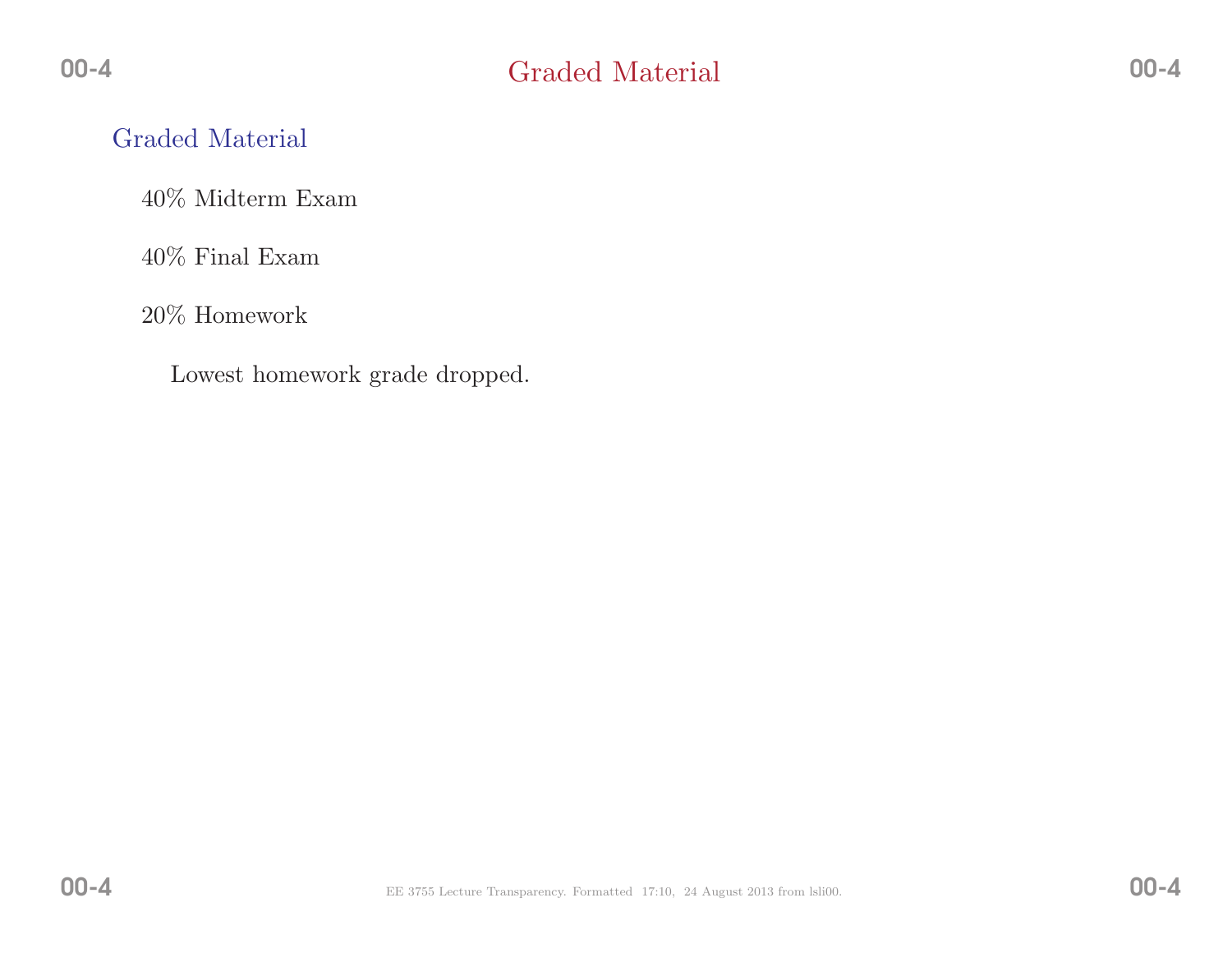### Hardware Description using Verilog

<sup>A</sup> commonly used language for designing digital hardware.

## Computer Arithmetic

How computers add, subtract, multiply, and divide.

Integer and floating-point representations, arithmetic, and circuits.

Will use Verilog to design circuits.

## RISC Processor Programming

The basics of programming an easy-to-program processor, MIPS.

# Computer Organization

Design hardware to execute MIPS programs.

This material will be continued in EE 4720.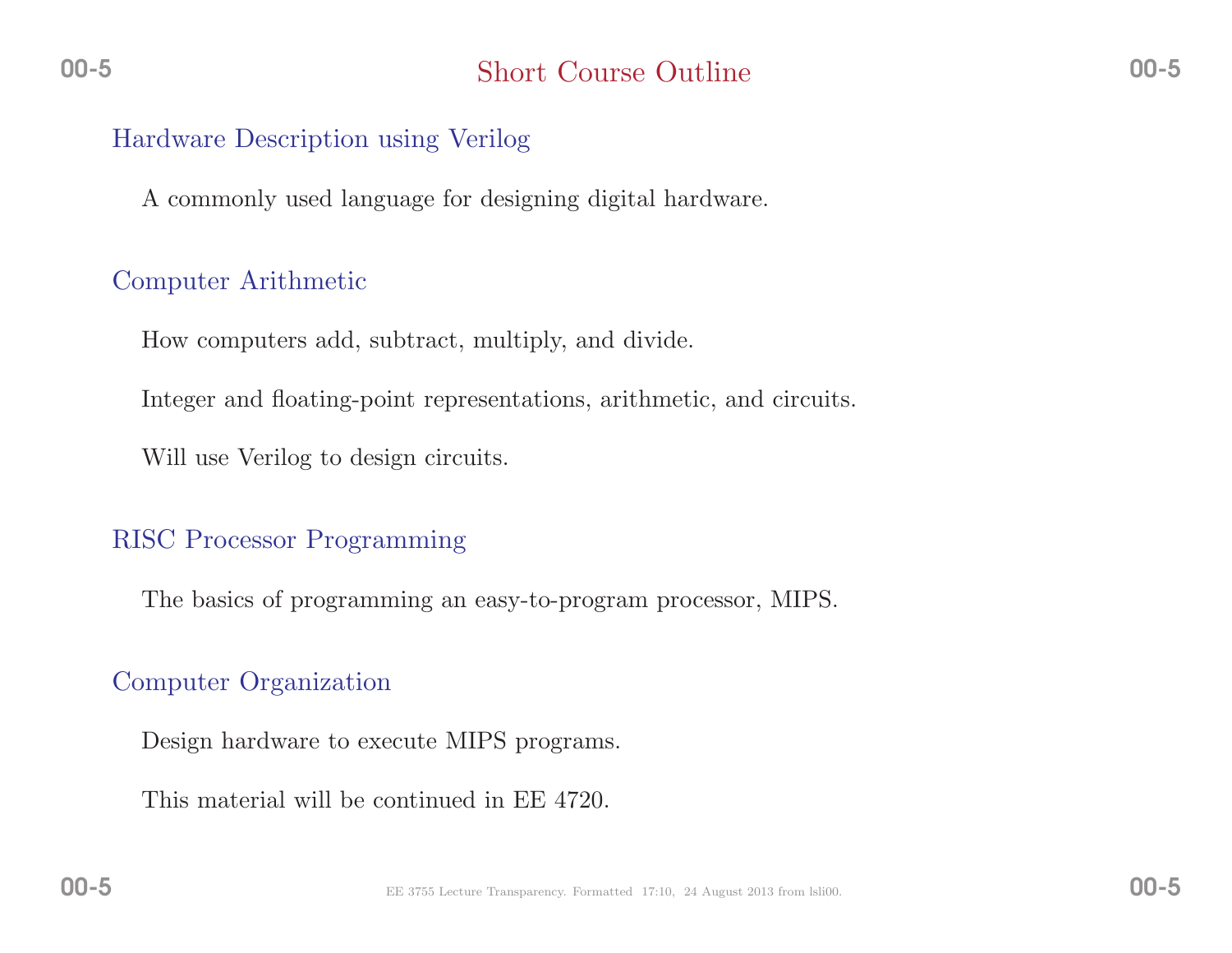Digital Design Hardware Description Languages (HDLs)

Designs for digital parts captured in a  $HDL$  description.

Popular HDLs: Verilog, VHDL.

An HDL description is fed to:

A simulator, to see what the design does.

(Whether it does what it's supposed to do.)

A synthesis program, to prepare the design for fabrication or downloading.

Chips may be fabricated using the synthesized description.

The synthesized description might be downloaded to <sup>a</sup> special chip (FPGA).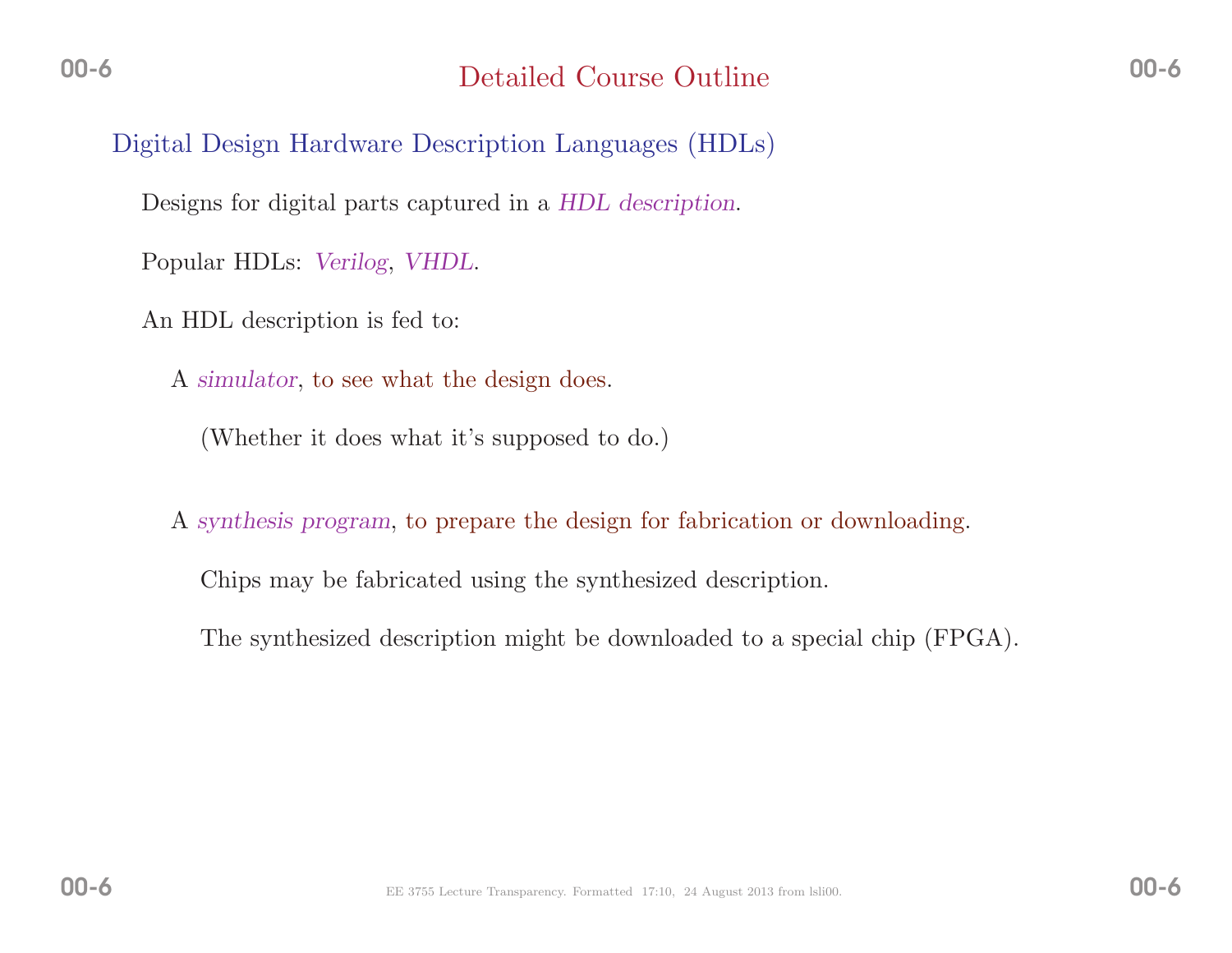# HDL Material Covered in Course

Language used: Verilog

Subset of the language covered.

Enough to implement processor arithmetic units and other datapath elements.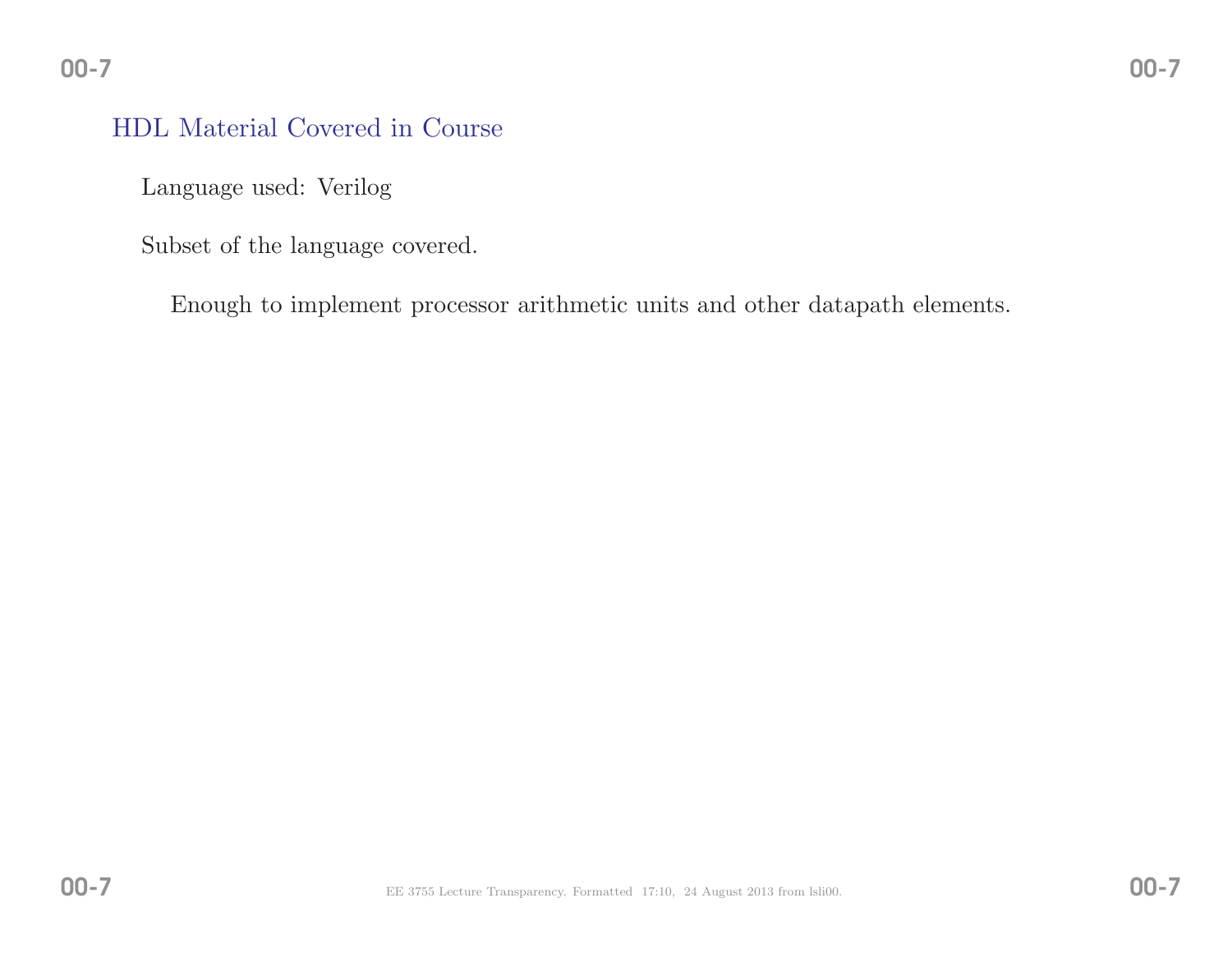# HDL Topics Covered

Writing structural descriptions of hardware.

Writing simple behavioral descriptions of hardware.

Relationship between descriptions and synthesized hardware.

# HDL Topics Not Covered

Less-common structural elements and *delay specifiers*.

Much event- and delay-related behavioral code.

Will not know enough to write a good *testbench*.

Thorough HDL treatment may be <sup>g</sup>iven in other courses.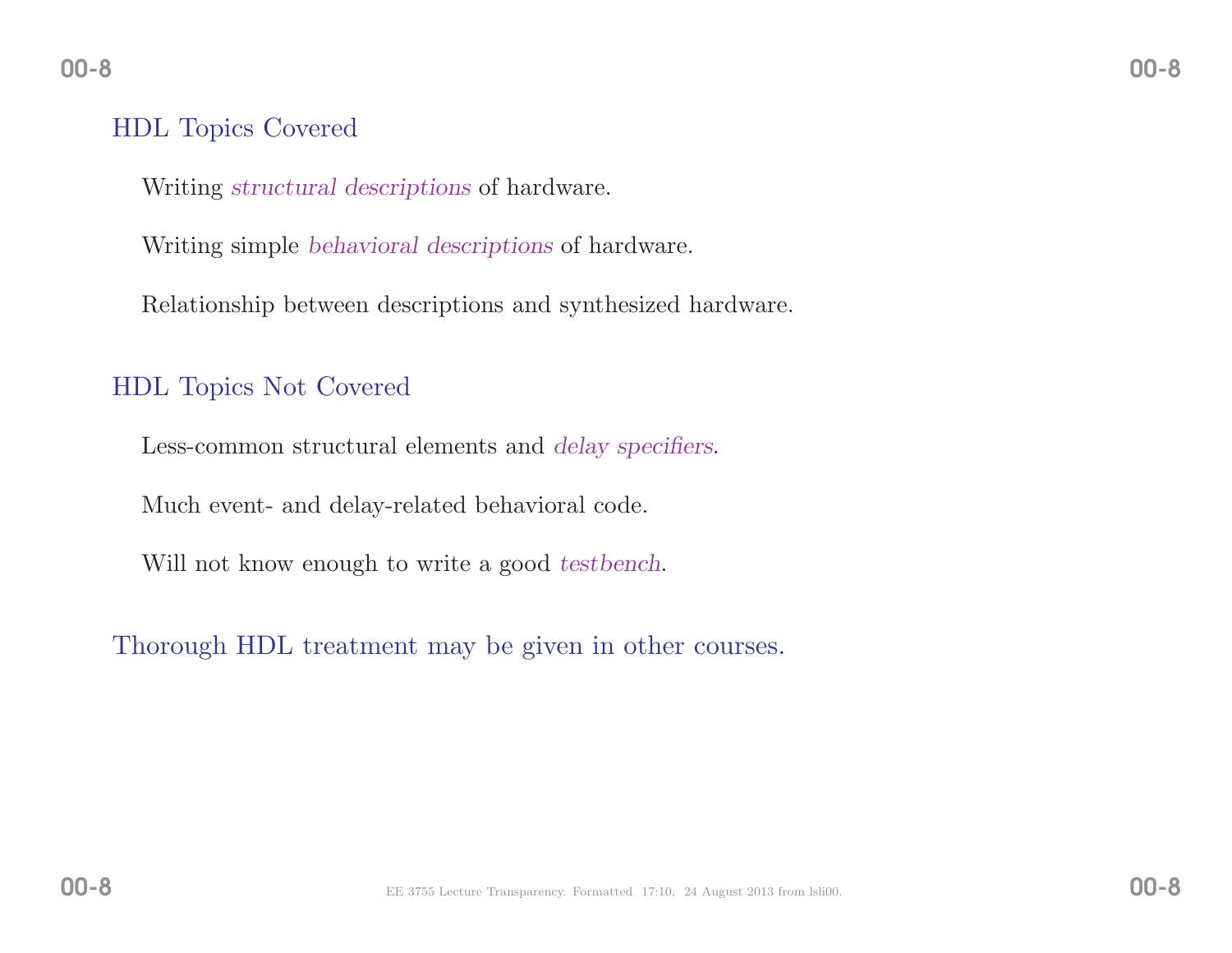# HDL Software Used

Host System

ECE Linux systems.

Simulator

Cadence Incisive Enterprise Simulator

Synthesis

Cadence Encounter RTL Compiler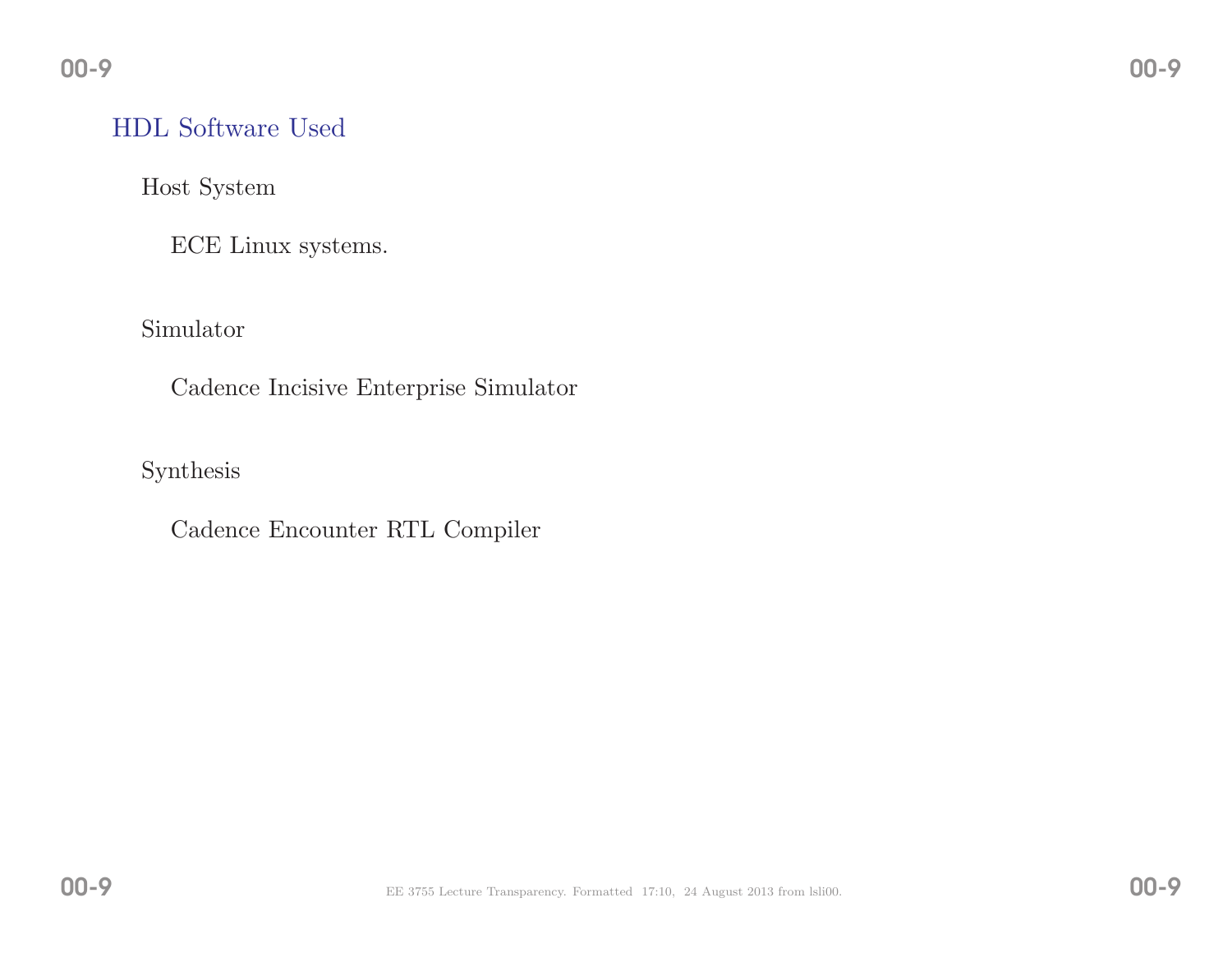### Computer Arithmetic Topics

Integer arithmetic algorithms. (Mostly review).

Integer adder implementations.

ALU implementation.

Basic integer multiplication and division implementations.

High-speed integer multiplier implementation.

Floating-point representations.

Floating-point arithmetic algorithms.

Floating-point adder implementation.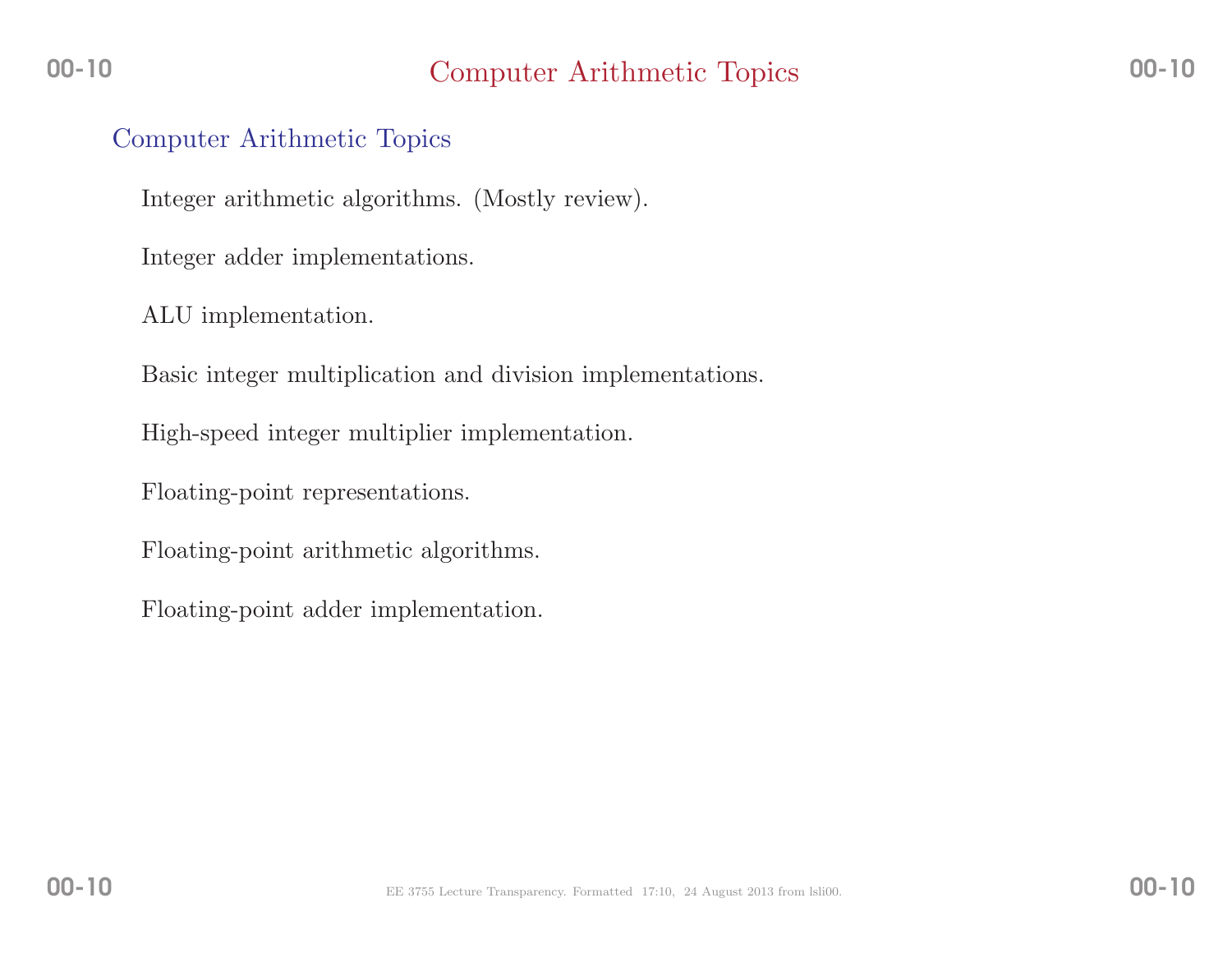#### RISC Processor

<sup>A</sup> type of processor that became popular in 80's.

RISCs simple to program and to implement (design hardware for).

Simplicity allows high-speed implementation.

Starting in 80's all new major general-purpose processors were RISCs.

# RISC Families:

MIPS: Ownership: Independent, then Silicon Graphics, now ??. ARM: Ownership ARM Ltd. Popular for embedded systems. SPARC: Ownership: Oracle / SPARC International. POWER, PowerPC: Ownership: IBM, Apple/IBM/Motorola. Alpha: Ownership: DEC, Compaq, ??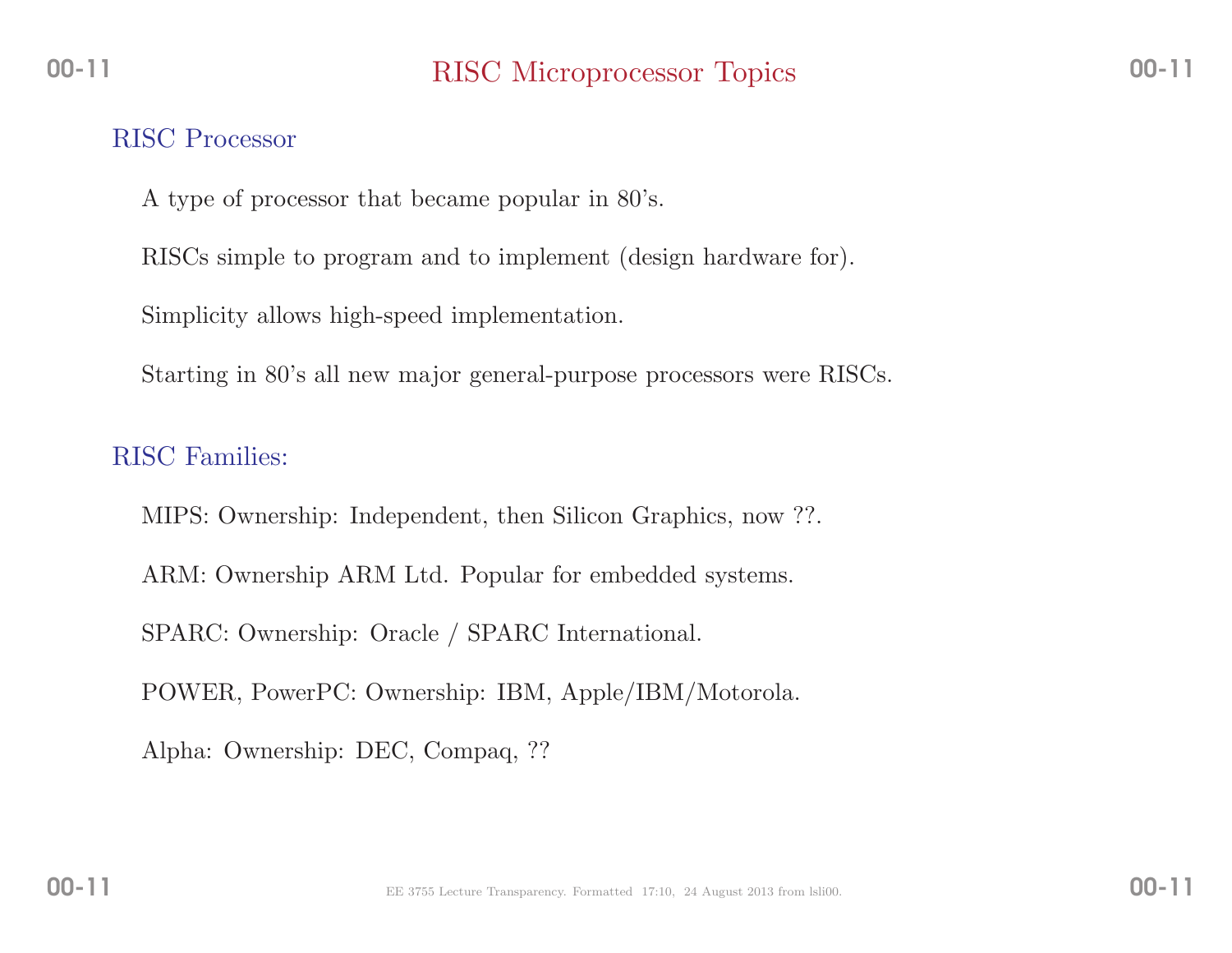00-12

MIPS used in Patterson & Hennessy text (and so used in class).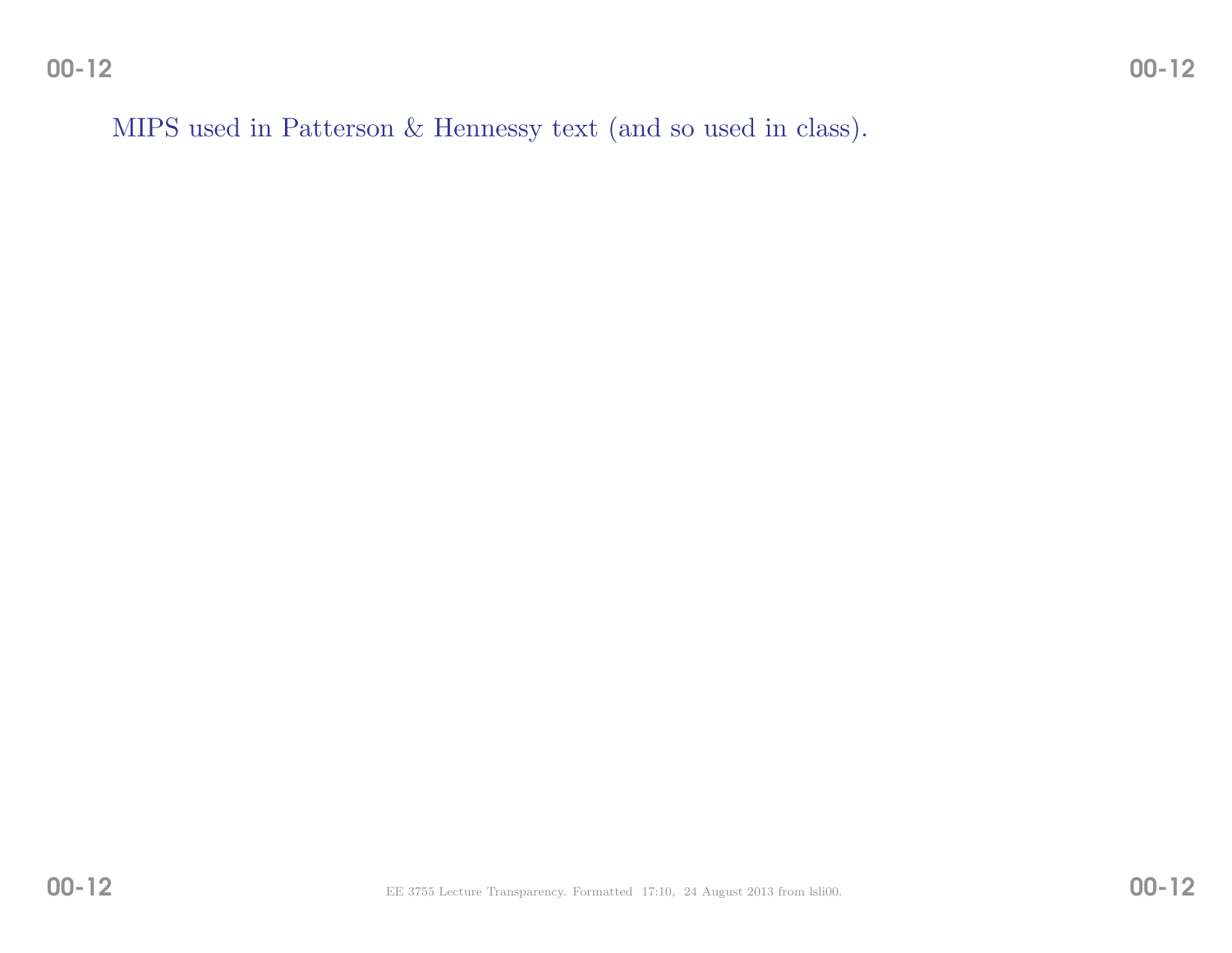#### 00-13

## Covered for the MIPS processor.

#### MIPS Processor organization:

What machine-language programs can access.

What machine-language instructions can do.

# MIPS Programming

Subset of instructions covered.

#### Processors Covered in Other Courses

EE <sup>3750</sup> /3751: IA-32 (Intel 80x86, Pentium)

EE 4720: MIPS, SPARC, some IA-64 and other architectures.